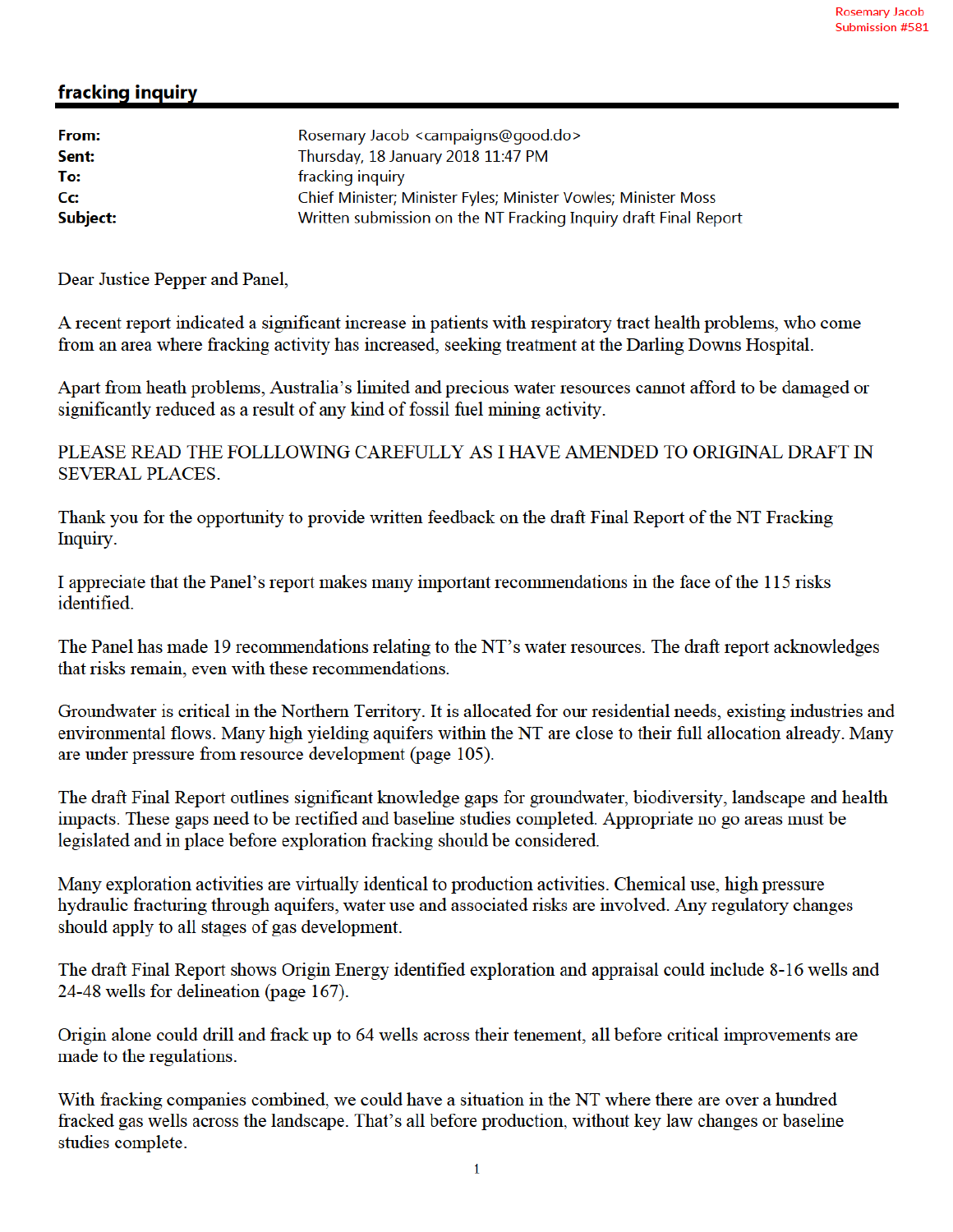Critical studies identifying no go zones will difficult to achieve in an area already littered with fracked gas exploration wells.

I am essentially opposed to fracking as a potentially harmful procedure for short term gain and increased profits at the expense of residents.

If lifting the moratorium is to be considered, I support the swathe of new regulations and legislation required to try and protect landholders and water. However, that work MUST happen before the oil and gas industry is permitted to start fracking in the Northern Territory again.

The below critical recommendations must be improved and work completed BEFORE EXPLORATION fracking takes place.

Recommendation 5.1 (Enforceable code of practice for abandonment of onshore gas wells)

Recommendation 5.6 (Wastewater management framework)

Recommendation 7.1 (Water Act amended for shale extraction licence and payment for water)

Recommendation 7.4 (Strategic regional environmental and baseline assessment (SREBA), including a regional groundwater model, be developed and undertaken)

Recommendation 8.4 (Fire management plan and 10 year baseline assessment)

Recommendation 9.2 (Code of practice be developed and implemented for monitoring, detection and reporting of methane emissions)

Recommendation 10.1 (Human Health Risk Assessment prepared and approved)

Recommendation 12.11 (Social impact management plan) This recommendation should also be extended to allow for the legal right to say 'no' to fracking.

Recommendation 14.1 (Design and implement a full cost recovery system for fracking regulation)

Recommendation 14.16 (Legislation to regulate seismic surveys, drilling, hydraulic fracturing, and well abandonment)

Recommendation 14.18 (Fit and proper person test)

Recommendation 15.1 (Strategic regional environmental and baseline assessment (SREBA) undertaken and no go zones implemented)

In the NT there is a saying, "Once you frack you can't go back." Exploration fracking is no different. The studies, legal improvements and no-go zones suggested by the panel are critical. They MUST be actioned before any further fracking exploration.

Let's not wait until the production phase to put in place critical new regulations and laws. We must avoid delays to the protection of the Northern Territory's water, landscapes and people.

Thank you for considering my feedback on this critical matter for the future of the Northern Territory.